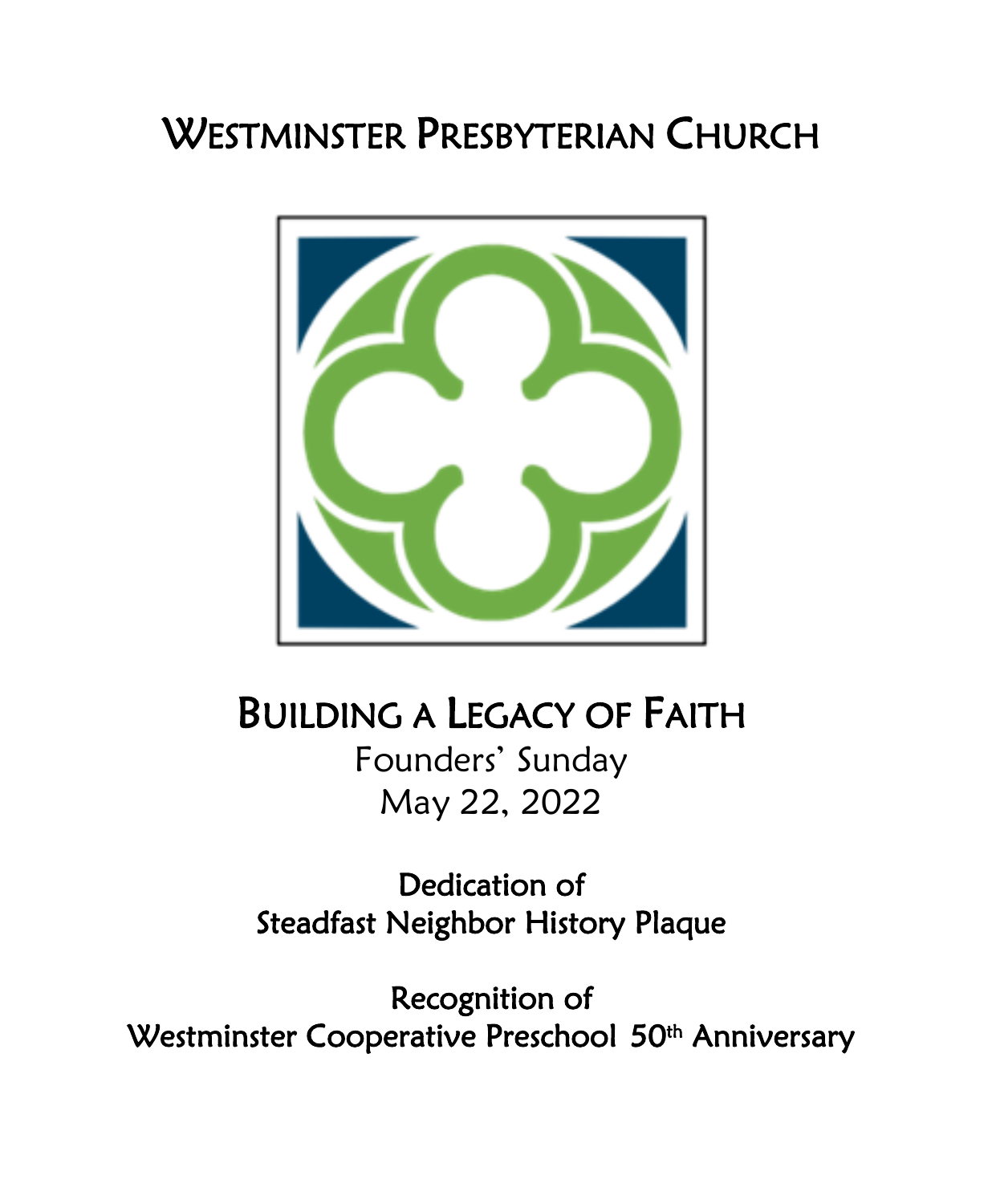# SERVICE OF WORSHIP

# Welcome and Announcements

| <b>Ministry Moment</b> | Steadfast Neighbor Service Week                                                                                                                                                                                                                                                                                                                     | Dr. Todd Knox         |  |
|------------------------|-----------------------------------------------------------------------------------------------------------------------------------------------------------------------------------------------------------------------------------------------------------------------------------------------------------------------------------------------------|-----------------------|--|
| Voluntary              | Song of Triumph                                                                                                                                                                                                                                                                                                                                     | Oliphant Chuckerbutty |  |
| *Ringing of the Bell   | The congregation rises at the ringing of the Tower bell.                                                                                                                                                                                                                                                                                            |                       |  |
| *Call to Worship       |                                                                                                                                                                                                                                                                                                                                                     |                       |  |
| Leader:                | Eternal God, in whom we live and move<br>and have our being,                                                                                                                                                                                                                                                                                        |                       |  |
| People:                | we thank you for coming to us as a child,<br>joining us in our humanity,<br>welcoming and blessing children.                                                                                                                                                                                                                                        |                       |  |
| Leader:                | We delight in the legacy of faith which binds us with our<br>Founders and those who have come before us                                                                                                                                                                                                                                             |                       |  |
| People:                | As we celebrate the milestone anniversary of our<br>cooperative preschool, we are grateful for the vision of<br>those who opened our doors to the children of this<br>community in 1971.                                                                                                                                                            |                       |  |
| Leader:                | May the children whose lives we have nurtured through<br>the years continue to grow in wonderment, faith, and joy.                                                                                                                                                                                                                                  |                       |  |
| People:                | As your church, may we continue to honor the little<br>children in our midst and the child in each of us. Amen.                                                                                                                                                                                                                                     |                       |  |
| *Processional Hymn 305 | Come Sing, O Church, in Joy!                                                                                                                                                                                                                                                                                                                        | Darwall's 148th       |  |
| *Prayer of Confession  | Holy and loving God, who bends down to lift infants,<br>whose understanding is unsearchable, who renews the<br>strength of those who wait, and who brings life out of<br>death, thank you for the wonder and mystery of who you<br>are. Forgive us for not honoring you in the way we live<br>our lives. Hear now our silent prayers of confession. |                       |  |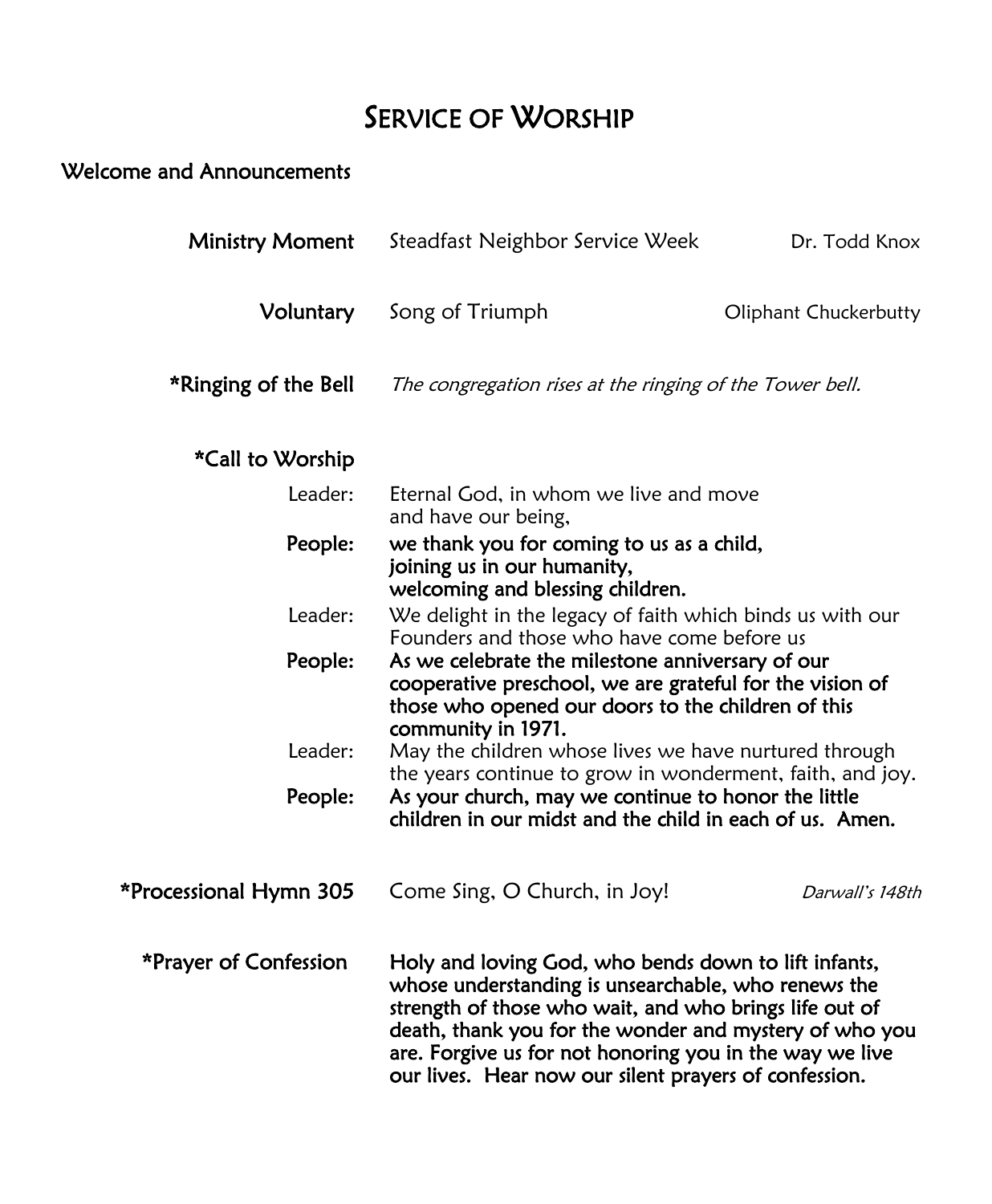| *Sung Response                                                             |                         | Lord Have Mercy Upon Us                                                                                                            | Hymnal, Back Cover                                                        |  |  |
|----------------------------------------------------------------------------|-------------------------|------------------------------------------------------------------------------------------------------------------------------------|---------------------------------------------------------------------------|--|--|
| *Declaration of Pardon<br>Leader:<br>People:<br>Leader:<br>People:<br>All: | And also with you.      | Friends, believe the good news.<br>In Jesus Christ we are forgiven.<br>The peace of Christ be with you.<br>Thanks be to God. Amen. |                                                                           |  |  |
| *Response of Praise                                                        | Gloria Patri            |                                                                                                                                    | Hymnal, Back                                                              |  |  |
| Recognition                                                                |                         | Westminster Cooperative Preschool 50 <sup>th</sup> Anniversary                                                                     |                                                                           |  |  |
| <b>Scripture Reading</b>                                                   | Mark 16:13-16           |                                                                                                                                    | Pew Bible, NT page 55                                                     |  |  |
|                                                                            | Leader:<br>People:      | This is the Word of the Lord.<br>Thanks be to God.                                                                                 |                                                                           |  |  |
| Meditation                                                                 | <b>Nurturing Heroes</b> |                                                                                                                                    | The Rev. Dr. Blythe D. Kieffer                                            |  |  |
| <b>Chorister Musical</b>                                                   | Heroes of the Faith     |                                                                                                                                    | Lyrics by J. Paul Williams<br>Drama by Pamela Martin<br>Various composers |  |  |
| Hero of the Faith                                                          |                         |                                                                                                                                    |                                                                           |  |  |
| I want to be a true hero, a champion of the faith, and                     |                         |                                                                                                                                    |                                                                           |  |  |

serve God all my days. Help me, O lord, to follow where you lead. Teach me, O Lord, to be all I can be, I want to be a hero of the faith.

#### The Most High God

 Who delivered Daniel from the lion's den, and Jonah from the belly of the whale? Who could cause the parting of the deep Red Sea, and send the manna and the quail? Who called out to Moses in the burning bush, made the walls of Jericho to fall, delivered Shadrack, Meshack, and Abednego? the one who created us all.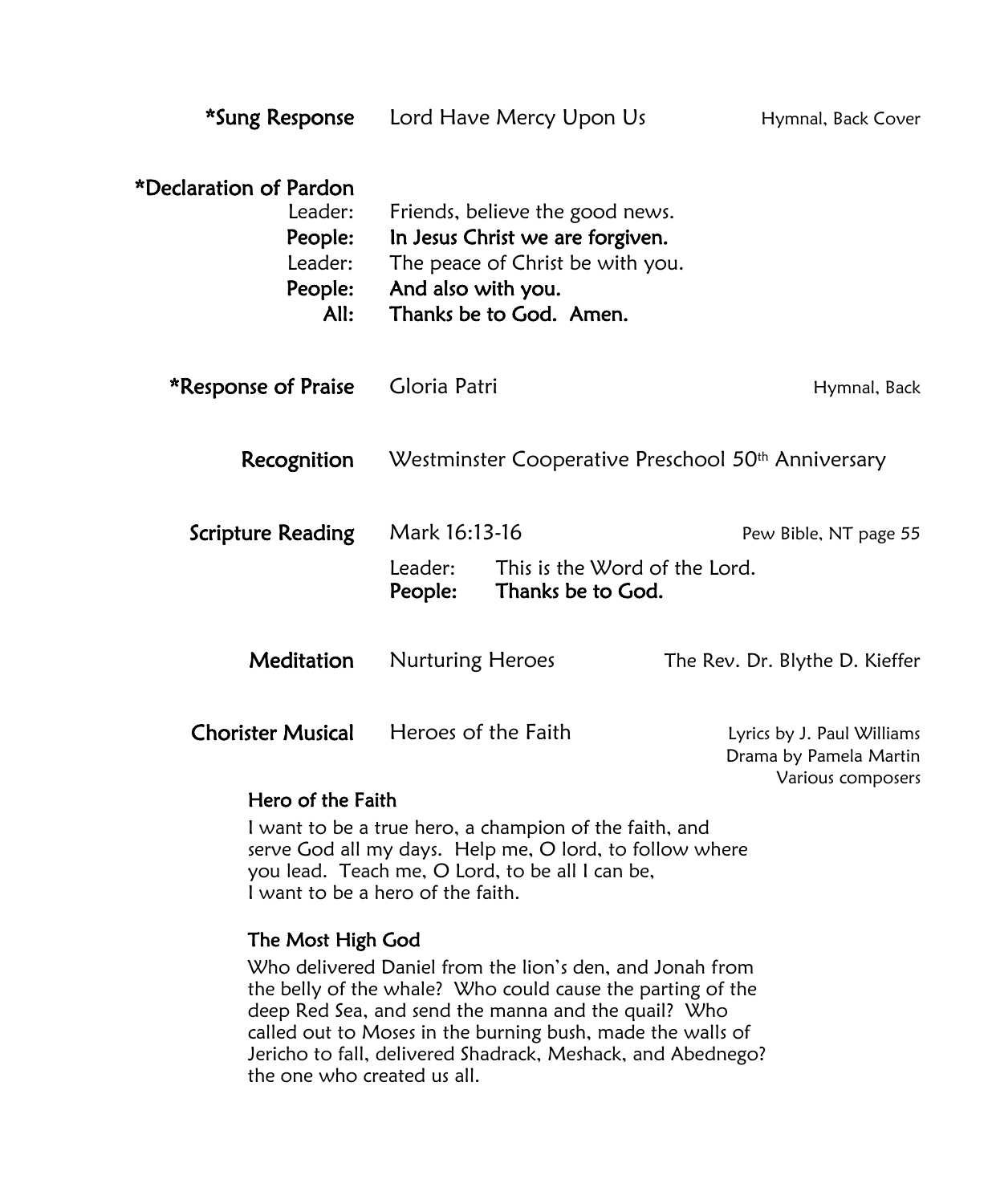He is the Most High God, not some idol made of wood. He is the Most High God, he is the only one who could. He is the Most High god, not a God created by man. He is the Most High God, he could and he still can. I know he can!

#### Moses Led His People

Moses led his people out of Egypt land. Moses led his people, an unarmed helpless band. God led their way in a cloud by day, in a pillar of fire at night. Moses led his people, it was quite a sight. Moses led his people, Pharaoh set them free. Moses led his people straight to the Red Sea, But Pharaoh's Army was chasin' them, Pharaoh had a long, long ride. When he fin'ly caught them they had no place to hide! The people shook with fear when they saw Pharaoh near, but Moses wasn't worried. he lifted up his hand and watched the Red Sea stand, and across the dry land they hurried. Moses led his people to the other side, Pharaoh tried to follow, he never should have tried, for God told Moses, "Stretch out your hand," and the waves began to stand. Moses led his people, and he followed God's command. Moses led his people.

#### Deborah

 There was a woman named Deborah, who lived a long time ago. She was a judge in Israel, so the story goes. God had chosen her, chosen her to deliver Israel. she obeyed the Lord, Now listen while we tell the story of Deborah, prophetess of God. She told Barak, (Barak rhymes with attack, we know it's a funny name,) to take the army of Israel to Kedesh and remain until she gave the order to attack the Canaanites. And when she cried out, Barak attacked with all his might. And God delivered Israel from the hand of the Canaanites, Deborah the prophetess, she did what was right.

#### Elijah

It ain't gonna rain, it ain't gonna rain no more. Come on everybody sing, ain't gonna rain no more. There is only one True God, hear and obey! Put your silly idols down, throw them away. O Elijah, what did you say? O Elijah, hear and obey. It won't rain for three long years, How do you know?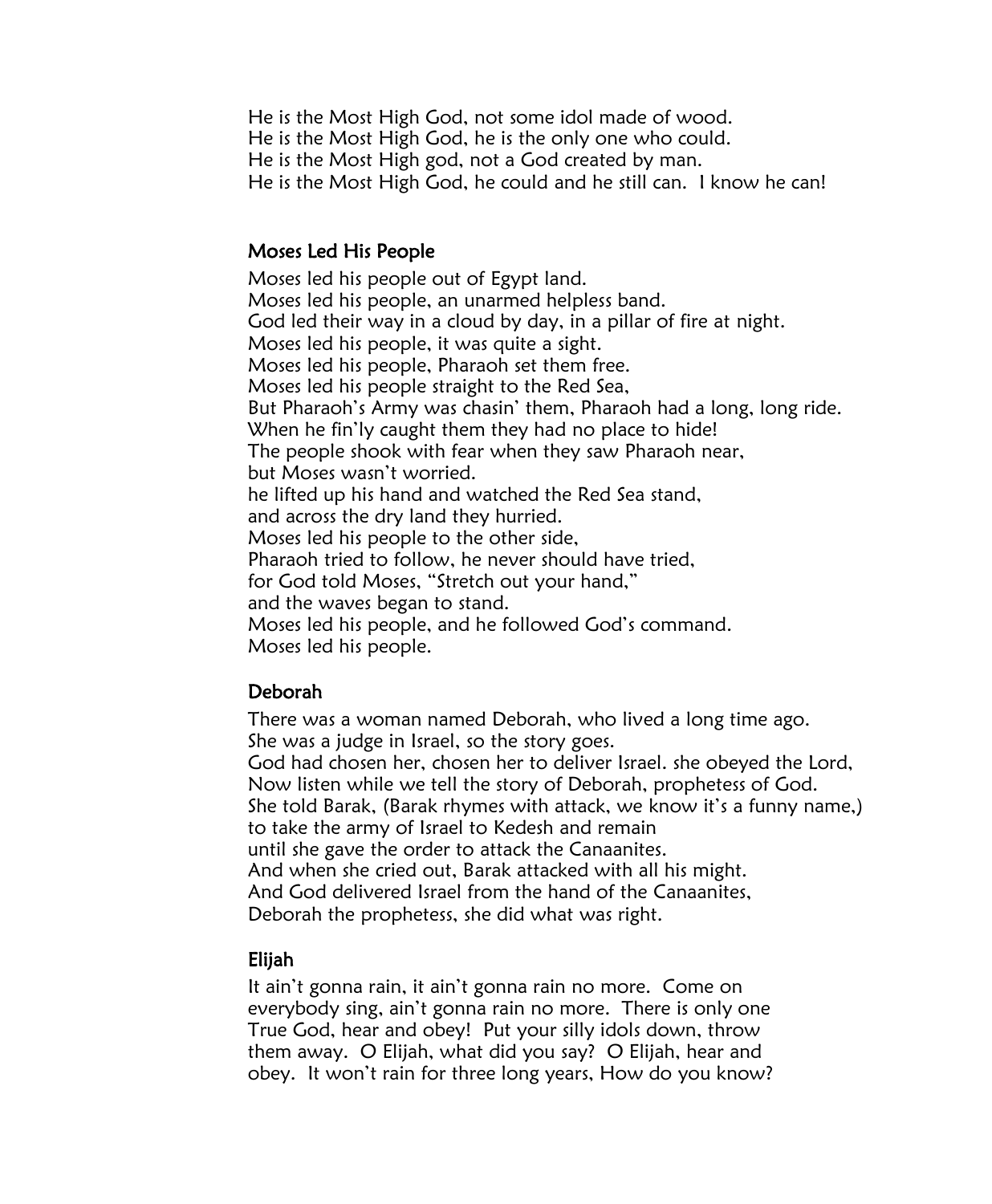It won't rain for three long years, God told me so. O Elijah, when will it rain? It was so sunny! How sunny was it? It was so sunny that the snakes were wearing Coppertone. And it was so dry! How dry was it? It was so dry, the camels started using Chapstick. And it was so hot! How hot was it? It was so hot, people were eating jalapenos just to cool off. Come on everybody sing, ain't gonna rain no more!

#### Goliath

Goliath was a mighty man, he stood over ten feet tall. Goliath was a mighty man, he had a lot of gall. He laughed at David and David's God, he made fun of old King Saul… Goliath was a mighty man, but you should have seen him fall. Goliath was a mighty man, he was a warrior bold. Goliath was a mighty man, his temper uncontrolled. He laughed at David and David's God.

(Goliath) "Now you've made me mad. You are just a Lad. Birds and beasts will have a feast. Prepare to meet your God!"

David stood up to Goliath, he didn't even have a sword. All he had was five round rocks and the power of the Lord. He put a rock in his old slingshot and when that stone had flown, it hit Goliath between the eyes, and he let out a groan. Goliath was a mighty man, but you should have seen him fall!

#### I Am His Lamb

 The Lord is my shepherd, and I am his lamb, He leads me and keeps me wherever I am. Through valleys of darkness, to green meadowland. The Lord is my shepherd, and I am his lamb. The Lord is my shepherd, and I am his lamb, His rod and his staff are wherever I am, Surrounded by enemies, I'm held in his hand. The Lord is my shepherd, and I am his lamb.

#### Hero of the Faith

Now I can be a true hero, a champion of the faith, now I can be a true hero and serve God all of my days. Now I can see what God expects from me. Now I am free to be all I can be. Now I can be a true hero and serve God all of my days. A hero of the faith!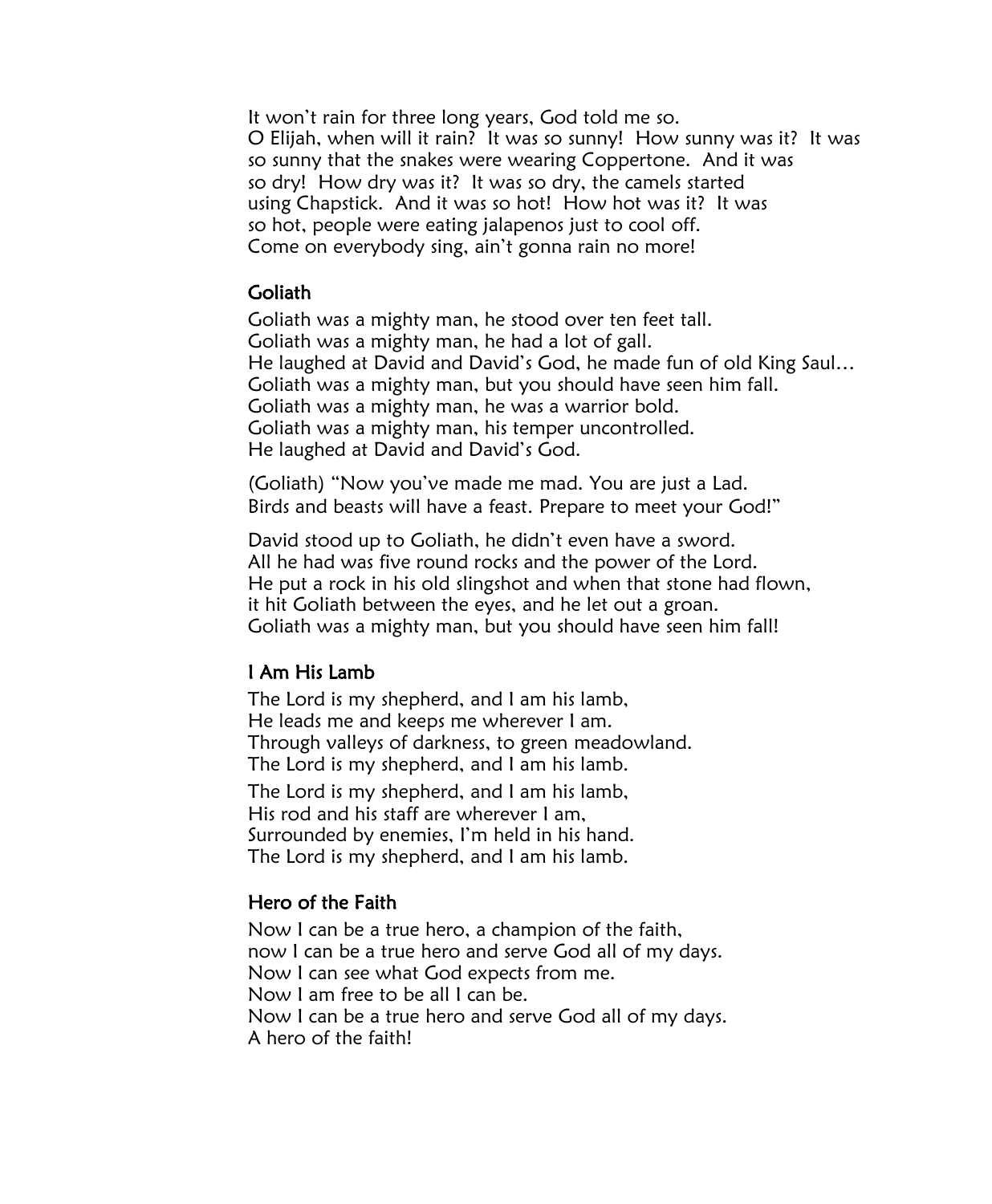| *Affirmation of Faith                                 | From the Brief Statement of Faith<br>In life and in death we belong to God.<br>Through the grace of our Lord Jesus Christ,<br>the love of God,<br>and the communion of the Holy Spirit,<br>we trust in the one triune God, the Holy One of Israel,<br>whom alone we worship and serve.<br>We trust in Jesus Christ,<br>Fully human, fully God.<br>Jesus proclaimed the reign of God:<br>preaching good news to the poor<br>and release to the captives,<br>teaching by word and deed<br>and blessing the children,<br>healing the sick<br>and binding up the brokenhearted,<br>eating with outcasts,<br>forgiving sinners,<br>and calling all to repent and believe the gospel. Amen. |                 |
|-------------------------------------------------------|---------------------------------------------------------------------------------------------------------------------------------------------------------------------------------------------------------------------------------------------------------------------------------------------------------------------------------------------------------------------------------------------------------------------------------------------------------------------------------------------------------------------------------------------------------------------------------------------------------------------------------------------------------------------------------------|-----------------|
| The Church at Prayer                                  |                                                                                                                                                                                                                                                                                                                                                                                                                                                                                                                                                                                                                                                                                       |                 |
| Pastor:<br>People:<br>Pastor:                         | The Lord be with you.<br>And with your spirit.<br>Let us pray.                                                                                                                                                                                                                                                                                                                                                                                                                                                                                                                                                                                                                        |                 |
| Prayers of the People<br>and The Lord's Prayer        |                                                                                                                                                                                                                                                                                                                                                                                                                                                                                                                                                                                                                                                                                       | Hymnal, page 35 |
| Presentation of our Gifts<br>and Prayer of Dedication | At this time all worshipers are invited to sign and pass the<br>Ministry of Friendship folders located at the end of each pew.                                                                                                                                                                                                                                                                                                                                                                                                                                                                                                                                                        |                 |
| <b>Offertory</b>                                      | Good Christian Friends, Rejoice and Sing                                                                                                                                                                                                                                                                                                                                                                                                                                                                                                                                                                                                                                              | Healey Will     |
| *Offertory Response                                   | Doxology                                                                                                                                                                                                                                                                                                                                                                                                                                                                                                                                                                                                                                                                              | Hymnal, 606     |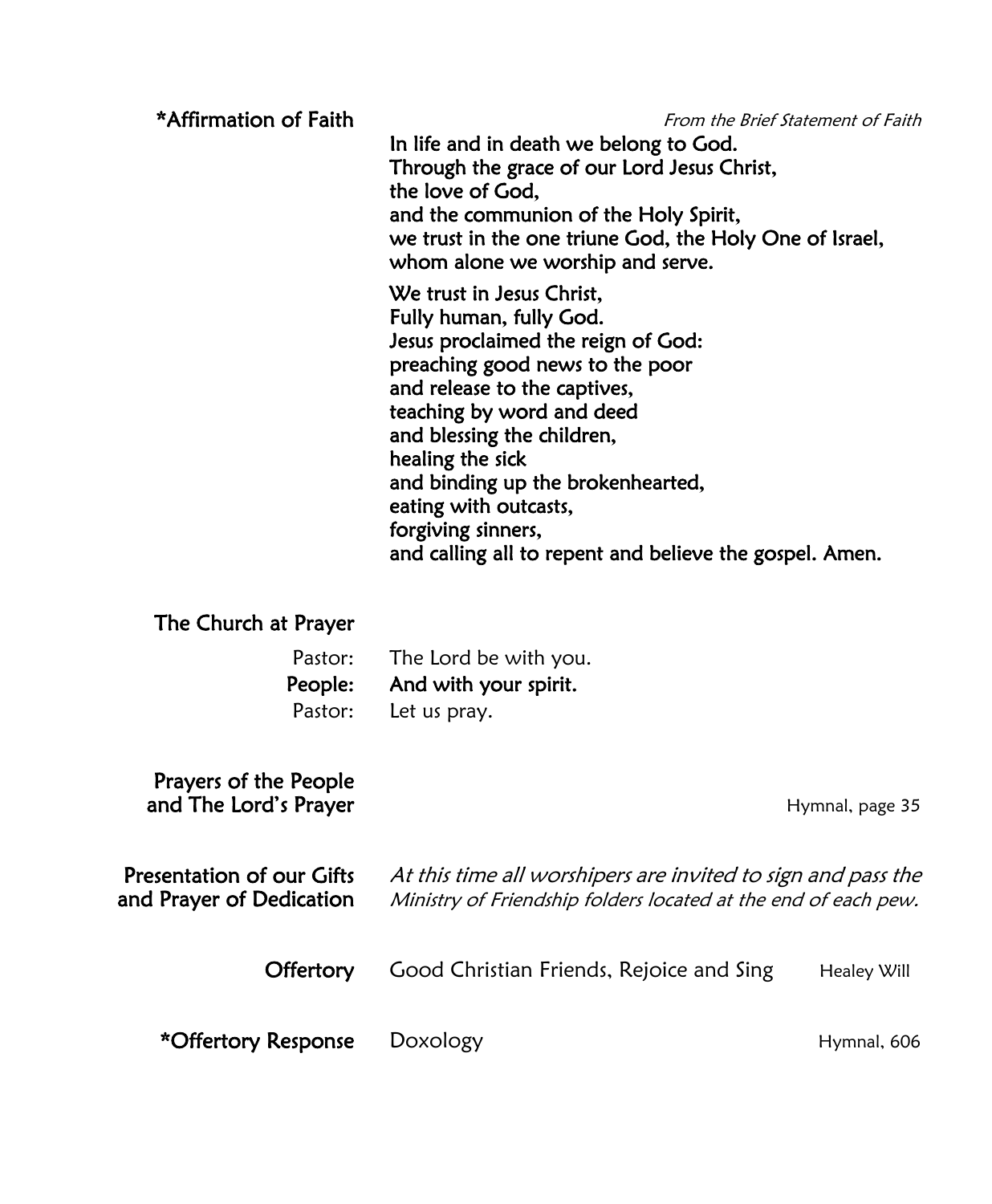### \*Litany of Dedication For the History Plaque

| Leader:                 | Holy and Loving God, hear our prayers of thanksgiving<br>for the courage and joy of the church throughout the<br>ages, and for this congregation that believes we are in<br>the world for ministry.                         |              |
|-------------------------|-----------------------------------------------------------------------------------------------------------------------------------------------------------------------------------------------------------------------------|--------------|
| People:                 | We give you thanks and praise.                                                                                                                                                                                              |              |
| Leader:                 | For the loveliness of your dwelling places around the<br>world and for this noble sanctuary where disciples, young<br>and old, gather to worship and to deepen their faith,                                                 |              |
| People:                 | we give you thanks.                                                                                                                                                                                                         |              |
| Leader:                 | For the thirty ardent abolitionists, some of whom<br>conducted the Underground Railroad, who founded this<br>congregation in 1835 as Second Presbyterian Church,                                                            |              |
| People:                 | we give you thanks.                                                                                                                                                                                                         |              |
| Leader:                 | For our 1840 tower bell, which tolled for the<br>Emancipation Proclamation in our second building and<br>still calls worshippers today,                                                                                     |              |
| People:                 | we give you thanks.                                                                                                                                                                                                         |              |
| Leader:                 | For the history plaque resting on stone remaining from<br>our third building which we dedicate now in completion<br>of the Steadfast Neighbor Site and Landscape Plan,                                                      |              |
| People:                 | we give you thanks.                                                                                                                                                                                                         |              |
| Leader:                 | Renew and strengthen the faith of all who worship in this<br>fourth church building, designed in a rural English Gothic<br>Style by Cram & Ferguson, dedicated in 1908, and later<br>named Westminster Presbyterian Church. |              |
| All:                    | Hear our prayers for this congregation as we seek to<br>be in the world for ministry. Amen.                                                                                                                                 |              |
| *Hymn                   | Mission Statement Hymn                                                                                                                                                                                                      | Woodlands    |
| *Charge and Benediction |                                                                                                                                                                                                                             |              |
| *Voluntary              | Postlude in G                                                                                                                                                                                                               | Dénis Bedard |
|                         | (*) The congregation is invited to stand.                                                                                                                                                                                   |              |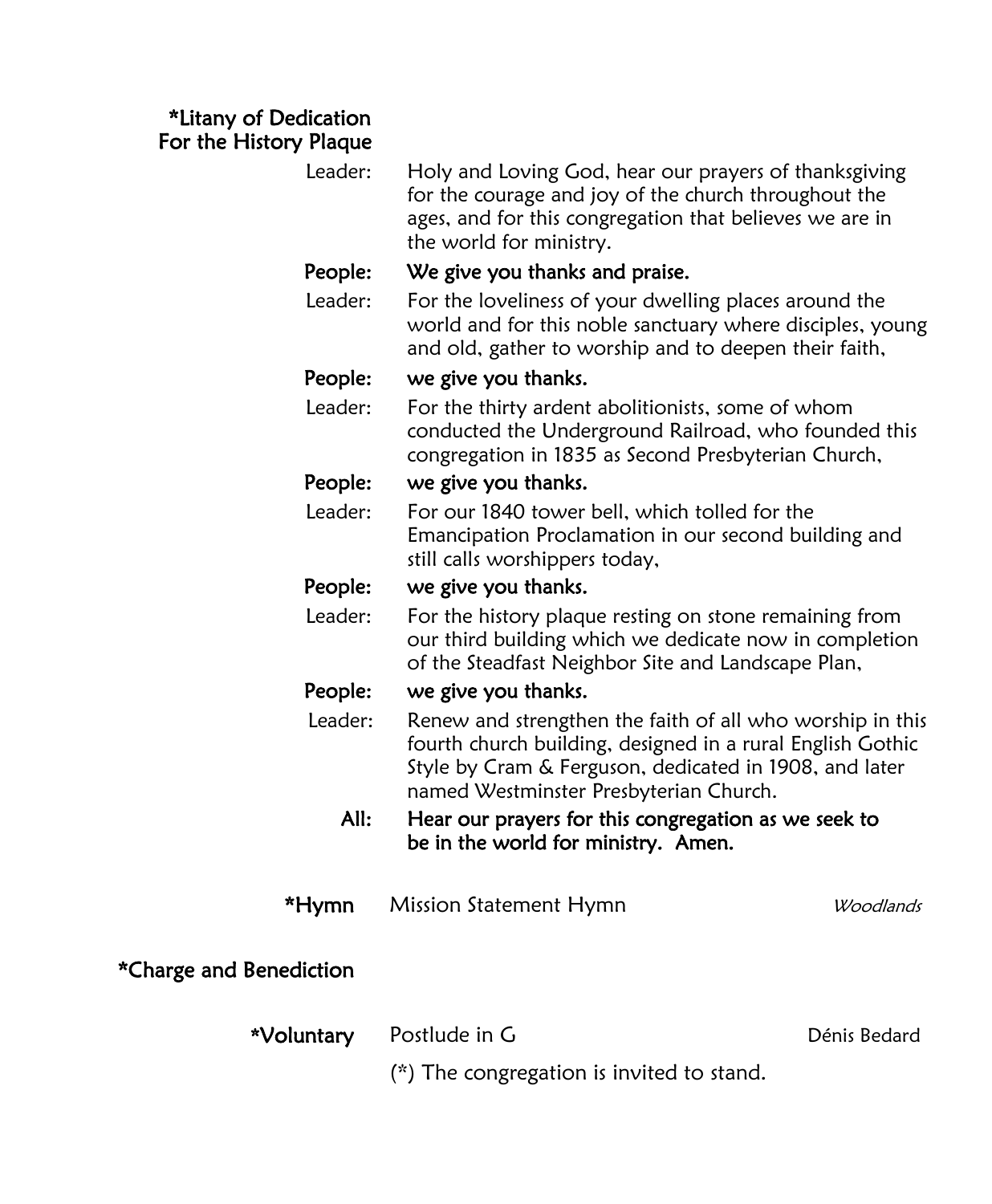Mission Statement Hymn

A Metrical Paraphrase by Dale Thomas Rogers, 1994 Walter Greatorex, 1919

1. This world for  $min - is - try.$ With church is in the 2. With one  $ac$ cord. re - spond- ing to your word. Our 3. This church is in the world for  $min - is$ try. Res-4. This  $re - form - ing$ . give  $\mathbf{liv}$  -  $\mathbf{ing}$ church.  $ev - er$ new: 5. This church is in world for  $min - is -$ With the try. faith 1. sure con vict - ions may our pro  $2.$ ad  $\alpha$ tion. hymns and  $a$ prayers we sive the hurts and needs of  $3.$  pon to 4. height ed vision that we see vour en 5. hope, faith. love. we praise the Lord of love of 1. claim the God to our  $com-mun - i$ ty; a 2. bring. Our young we your path as - sured ture in that nur Seek-ing  $3.$  all.  $SO \ln$ tions for  $so - ci - e$ we ty. With quick-en'd  $con - se - crate$  to 4. ways. pulse, we  $em$ you  $Serv - ing$  $Cre -$ 5. Hosts. all ways the bless - ed trin -  $i$  tv: ly  $1.$  fer vent  $wit - ness$ to Christ's ho name.  $2.$  ev more God's  $ho - ly$ truths  $er$ may ring. 3. strive al call. ways heed the Gos pel's to 4. pow all days. - er'd lives serve you to our  $5.$ at God, your Son, and Ho ly Ghost. ing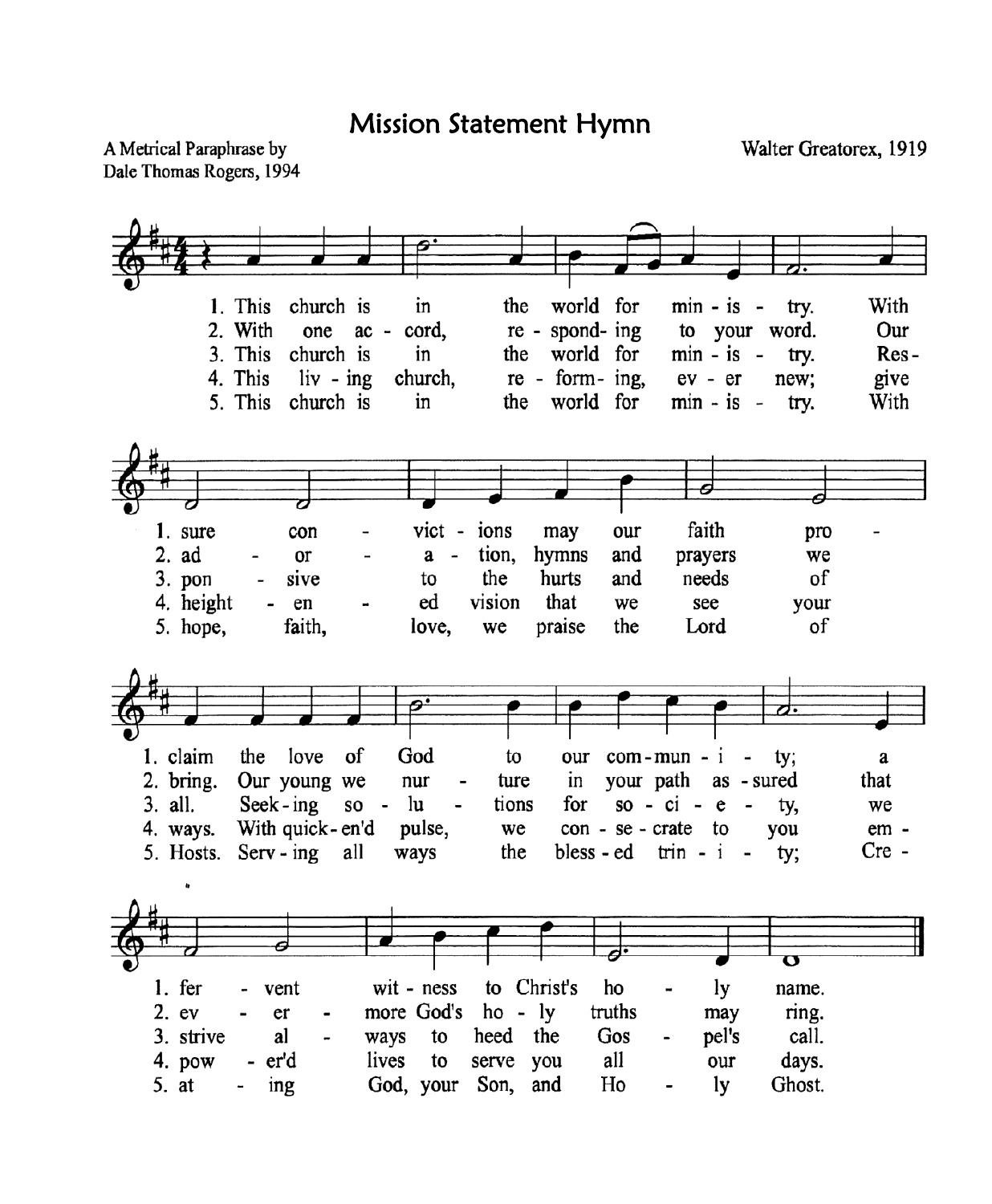## SERVING THIS SUNDAY AT WESTMINSTER

- Chancel Flowers are given in memory of Marilyn and Leroy Tungett and in honor of her birthday from their children, Linda, Eleanor, and Michael.
- Sunday Liturgists: Rev. Christian K. Choi, Rev. Gerald W. Boutelle
- Greeters: Sue Cull and Carol Bloemer Safety Team: Todd Knox and Peter VanGieson
- Ushers: Alyssa Haaker (Head Usher), Bud Green, Melanie Green, Rachael Hickman, Richard Leary, Jim Rigney, Camille Massey, Mike Sundquist
- Acolytes: Sam Batterman and Abigail Eldridge
- Bible Carrier & Cross Carrier: Maddie Kruger and Matthew Scott
- Music: The Westminster Choristers: Lucy Bassett, Cara Bryans, Harper Huston, Reese Huston, & Lily Swanson. Jim Bryans, bass, Lyle Van Deventer, bass, Dale Rogers, organist

# CHRISTIAN EDUCATION THIS SUNDAY AT WESTMINSTER

- 9:30 a.m. 12 noon Infants, toddlers, 2- & 3 year-olds (Nursery) gather for play, and Bible stories. This week: "God Made Us All" Caregivers: Caroline Haynor, Leigh Milward
- 10:00 11:00 a.m. Children in Pre-K Grade 5 will remain in worship for the Choristers' musical, "Heroes of the Faith." Pre-kindergarteners are welcome in the nursery.
- 11:15 a.m. Founders' Picnic Reception (Parish Hall) celebrating Westminster Cooperative Preschool 50th Anniversary in Parish Hall. Along with a picnic lunch, PowerPoint Picture Presentation, Memorabilia Tables, children will enjoy an Earth Care Planting Activity prepared by Susan Shaw and Lynn McMenamin of the Earth Care Team.



Third building: 4<sup>th</sup> & Monroe (1871 – 1908) The arrow points to the stone pictured on the right.



Dedicated on Founders' Sunday May 22, 2022 The stone and history plaque is located at NE corner of our Sanctuary.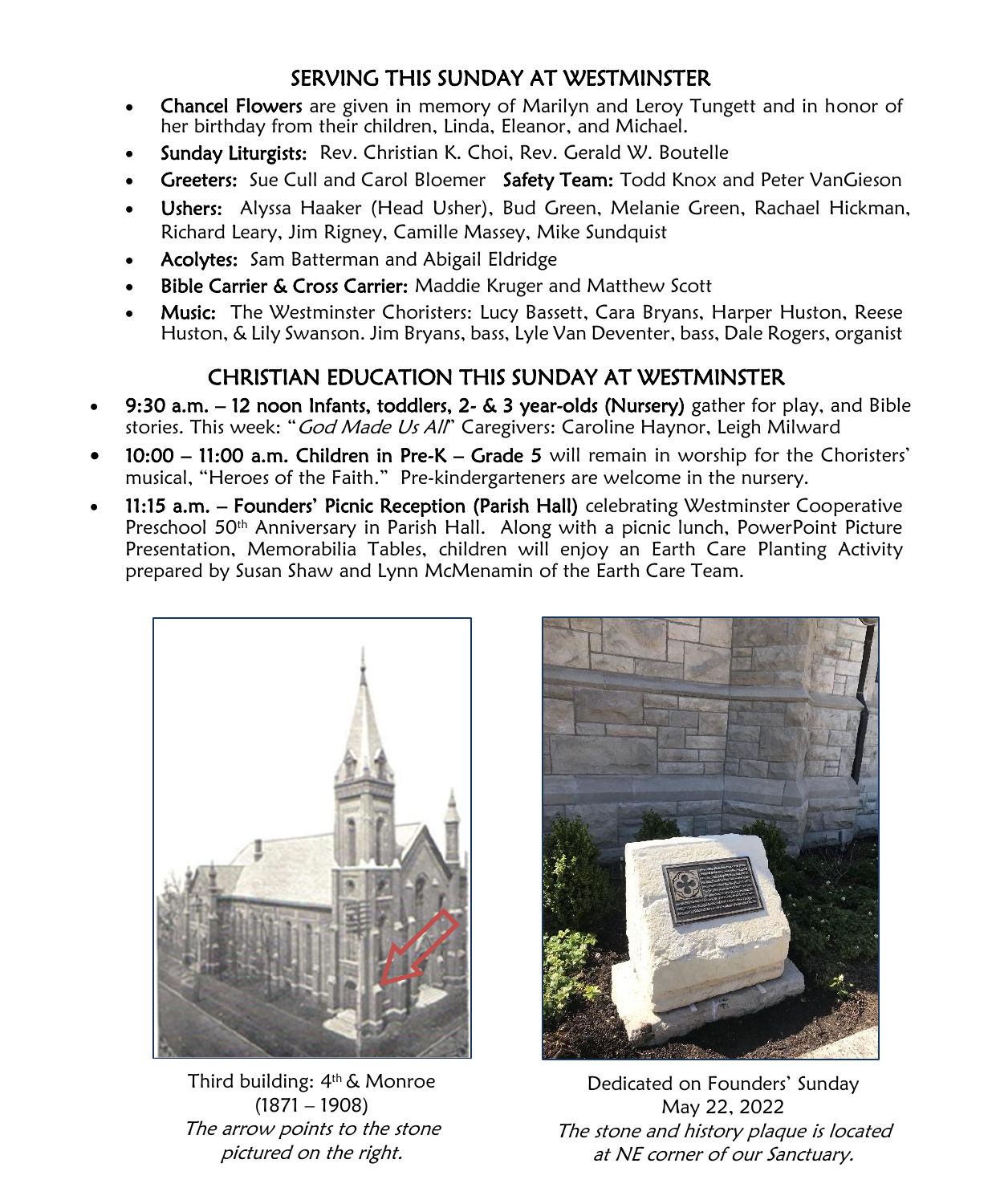## **ALBERT HALE CIRCLE**

The **ALBERT HALE CIRCLE** is listed below and includes pledges, gifts, pre-campaign gifts and planned gifts. Reverend Hale, pastor from 1839-1866, laid the cornerstone for the legacy of faith and sure foundation we are building together in the Westminster Support and Endowment Fund.

#### **Cornerstone**

(\$250,000 and above) Fern Garrett Estate\* Betty & Henry Dale Smith, Sr. Dale Smith, Jr.

#### **Foundation**

(\$150,000 to \$249,999) Kathy & Randy Germeraad Lynne O'Shea † Mary & William Schnirring Estate Tower (\$100,000 to \$149,999)

Harry Bergmann\* Memory of Ruth Bergmann Garvey Estate\* Alice Stuart Payne Estate\*

#### Keystone

(\$50,000 to \$99,999) Paul Bowman Estate\* Linda Chronister Folse Memory of Elder Grady Chronister

Linda & Grady Chronister Louise Cragoe † Sue & Roland Cull Linda Culver Memorial\* Carolyn & Dan Dungan Blythe & Peter Kieffer Judy & Todd Knox Barbara & Lonnie H. Lee † Preckwinkle Families Jean & William Sherrick Jean & William Sherrick\* Nancy & Bill Simpson Marty Sumner

#### Pillar

(\$25,000 to \$49,999) Silvey & James Barge Frances Batcheldor Estate\* Bennett Estate\* Mina & Harry Bentsen

#### Betty & Bill Denham Estate

Velda & George Finney\* Kathy & Randy Germeraad\* Gerry & Harold Hale Alice Lambert Estate\* Ruth Langdon Estate\* Emma Mae Large Estate\* Ann & Bill Lienemann Trudy M. & Douglas C. Nelson Karen & Andrew Sherrick Hannah Morrow Siebert Estate\* Marty & Alan Stutz Barbara Sutton Estate\* Eleanor Wahlbrink\* Martha & Jeff Wilday Martha & Jeff Wilday † Lisa & Todd Wise Sharon & Elvin Zook

#### **Samaritan**

(\$15,000 to \$24,999) Jane & Steve Arbuthnot Honor of Julia & Steven Arbuthnot's marriage Kathie & Michael Nenaber Rebecca & Lionel Stirrett Dorothea Thrasher Estate

#### **Advocate**

(\$10,000 to \$14,999) **Anonymous** Frances & Edwin Bay\* Dorothy D. & William Black Trust\* Carolyn & Keith Beatty\* Mark Beatty\* Leah & Martin Duling Chris & Butch Elzea Sharon & Matthew Gilmour Helen Hansen Estate\* Irwin & Becker Estate\* Evelyn Jensen Estate Priscilla & Tim Kluge Margot Kramer

Carol & Walter Lohman\* LaVerne Marlowe Estate\* Bev & Jim Orr † Honor of our Family Dorothy Park Estate\* Holly Howe Parker\* Jeanne & Glen Pittman William Schultz

 Memory of Kyle G. Schultz Cathy Schwartz & John Shafer Dorothy Temple\* Don Thompson Estate\* Marjorie VanNattan Estate\*

#### **Counselor**

(\$5,000 to \$9,999) Anonymous Anonymous George Adams Estate\* Katrina Archer Jan & Cliff Baxter Sandy Bellatti Carolyn Berning Don Blackburn Estate\* Meridith & James Bryans Eleanor Copper Foundation\* William Deemer, Jr. Linda N. Dillard Sue & Bill Donels Hazen & Roland Folse James S. Francis Estate\* Barbara Greening Memory of Dr. Gershom K. Greening Joseph A. Harrison Christie, Robyn & Will Hovey Louise Kuehn Estate\* Eleanor & Richard Leary Barbara & Lonnie H. Lee Judith & Tom Lewis Ann & Bill Lienemann\* Mary Caroline & David Mitchell Robyn Newtson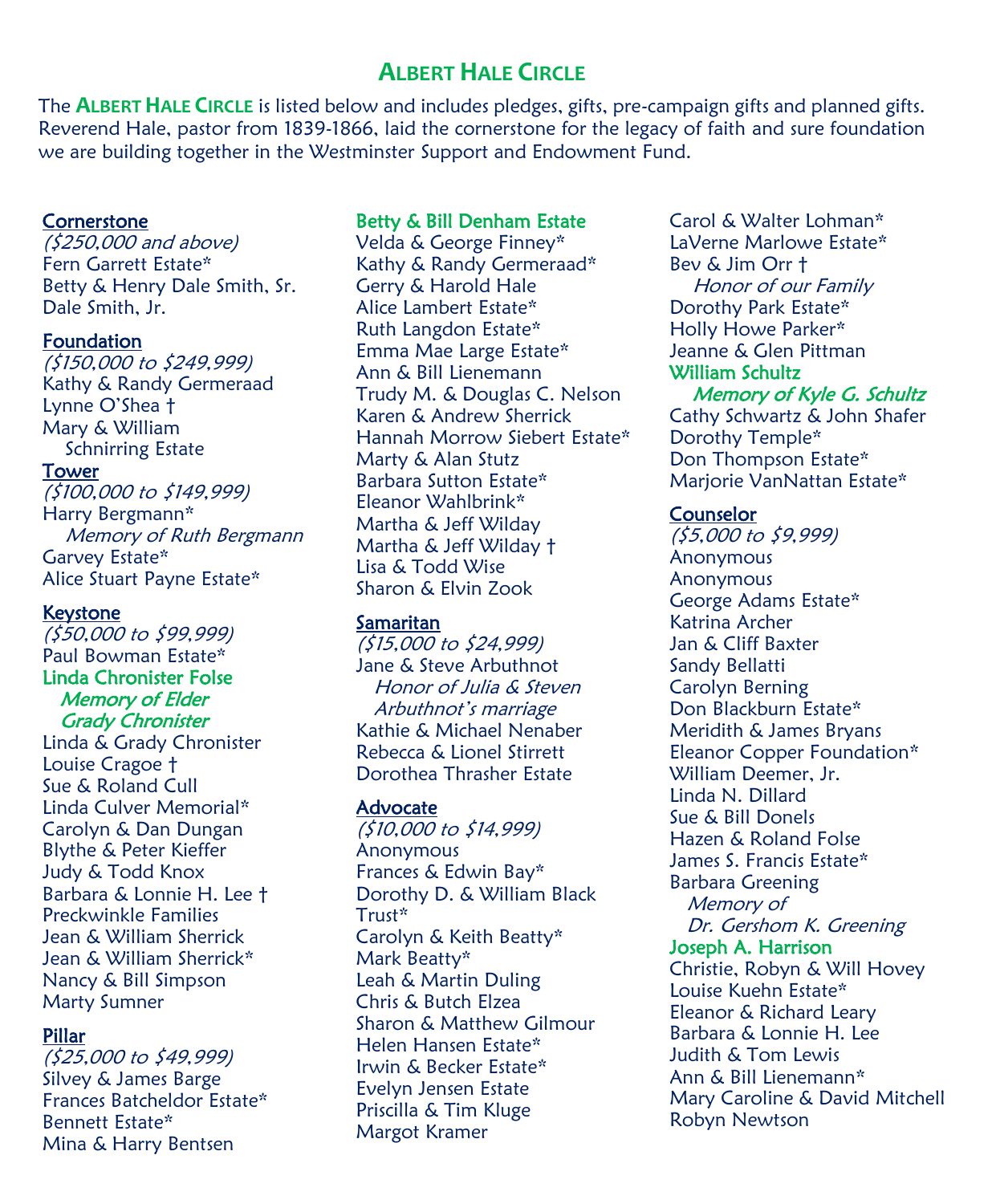Sally & Stan Papp Memory of Dr. & Mrs. W. J. Trainor Judy & Fred Prillaman Patricia Albrecht Purdy Estate\* Mary Ray Memory of Doris Ray Julie & Randy Robbs Ruth Robert-Roland\* Diane Rutledge Elaine Ryder Estate\* Sue & Steve Scaife Schemmerhorn Estate\* Linda & Bill Schlosser Linda Shaefer Mary Anne & James Singleton Julie & Michael Sundquist Carolyn & Brad Swanson Eleanor & Lyle VanDeventer Jeanne & Peter VanGieson Sue & Jesse Werner Cheryl & Neville White Jean Williamson Estate\* Sarah & Bob Zerfas

#### Companion

(\$2,500 to \$4,999) **Anonymous Anonymous** Carolyn & Keith Beatty Catherine Brower Joann & Doug Brown\* Ellen & Rance Carpenter Ann W. Colliins Deborah & David Coontz Memory of David M. Coontz Carol & Dick Cordier Memory of John S. & Theda Muirhead and George & Dorothy Cordier Lois Davis Memorial\* Gale & Jack Fixmer Elsie & Robert Fox Ione Hermann Estate\* Renee Housel Estate Nancy & Keith Huston Marci & Bill Irvine Mary & Charles King Mary & Bob Leffler McGaugh Estate\*

Patricia McKenzie Mary Ann Nation Memory of James Nation Richard Newtson Estate\* Stan & Barbara Papp Memory of Sally Trainor Papp Sharon Reynolds Judy Ridinger Leona Sangster Estate\* Robert A. Stuart John Thompson Estate\* Alan J. Wallace

#### Friend

(up to \$2,499) **Anonymous Anonymous** Norma Adams-Johnson Marc Anderson Charlotte Bailey Jane R. Barry Neil Bassett Ella Grace & Robert Bengel Estate\*

#### Lynnette Berdoll

Meleah & Aaron Berkowitz Meggan & Brady Bird George Botanga Jo Ann L. Brown Estate Nancy & Richard Canady Linda & Ed Caupert Alexander Moore Chipman Sophia and Christian Choi Stephanie Churchill Ada & Stephen Cobourn Memory of Loved Ones Memory of Betty Denham

Marilyn Cohen Robert Copper Estate\* Robert Cordier Catherine Cragoe John Cross Betty Dawkins Judy & Dan Dees Margery Dodds Virginia & Jim Dolan Hannah M. Dreitcer Tempa Dunn Betsy Dye Chelsea & Adam Ekstedt Helen Evenson Joseph Fierstos Donna & Francis Foster Carmel Fratianni & Michael Schneider Deanna & Donald Funk Honor of Dale T. Rogers Melanie & Bud Green Anne & David Haaker Roberta & Richard Hendee Mal Hildebrand Pat Hildebrand-Culler Tamika & Jacob Hill Sandy Hill Sandy & Jon Hockenyos Katharine M. Hughes Thomas H. Janeway Minnie Lee Jones Estate\* J. M. Keller Kathleen H. Kenyon Paul Denham Kieffer Beth & Jim Kincaid Clyde Knock\* Karen Kraft Memory of Amolee McIntyre F. Wells Langbehn Valerie & Dave Leonatti Naomi & Robert Lynn Katie & Carl Matteson Teresa & Terry McElwee Sarah & Trajan Iliff McGill Jack McKee Estate\* June McKee Estate\* Kathy & Bill Meriwether Lisa Metzger Memory of Mary & Edmond Metzger Leigh & Kevin Milward Carolyn & R. L. Moore Kathy & Tim Moore Memory of the Koessel & the Moore Families Stephanie S. Moore Bev & Ken Morey Madelyn Morris Bogue Memory of Richard Morris Joyce Newcomb Family Tom Owen Mary & Harold Perkins Michelle Power Claire & Richard Priller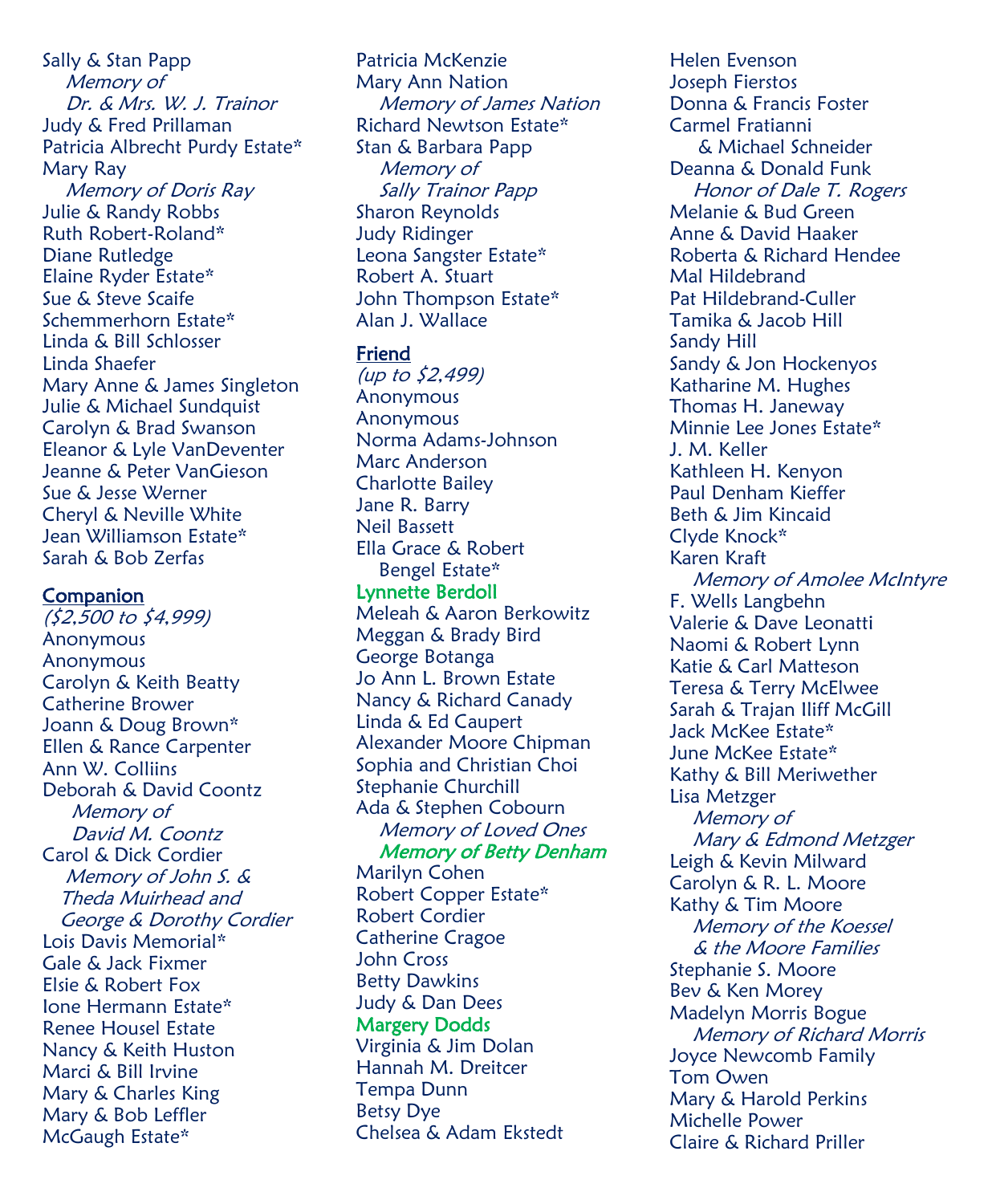E.L. Pruitt Co. Linda & Mark Ranck Marilyn & James Rigney Kelly Robertson Mary Gail & Steve Romack Memory of Helen & Clyde Knock Kim Leistner Root Memory of Dorothy Irvine Debra (Pollock) Rudis Memory of Laura Pollock Betsy Ruklick Susan & Grant Russel Memory of Joseph Dawkins Jo Ann & Eric Schmidt Susan R. Shea Rebecca Sherrick Honor of Dr. & Mrs. William Sherrick's 60th Anniversary Donna Solomon Suzann & Thomas Spada Krista & Brad Steller Paula Stewart Strawbridge Estate\* Bruce Strom M. Jill Sullivan Debbie & Skip Turnbull Sharon Turner Mary Waddell Estate\* Rosemary Schussle\* Elizabeth E. Unglaub Memory of Margot Kramer James Wilday Charles Wilkin Memory of Rebecca Wilkin Kate Wilson Amy & Sam Xanders Marlene Zimmerman

#### **Testamentary**

(Amount Unknown) Janie & Clay Bahlow † Sandy Bellatti † David Becker † Virginia & Jim Dolan † Carolyn & Daniel Dungan † Gale Fixmer † Kathy & Matt Fogal † Donna Garman † Kathy & Randy Germeraad † Sharon & Matt Gilmour †

Anne & David Haaker † Elaine Hoff † Judy & Dale Huston † Thomas H. Janeway † Vivian Keithley † Dorothy Kessler † Rebecca Martin † Bonnie Millard † Robyn Newtson † Tom Owen † Jeanne Pittman † Richard Priller † Mary Ray † Sharon Reynolds † Pat Roller † Diane Rutledge † Timothy Schweizer † Susan R. Shea † Nancy Simpson † Kay & Gerald Smith † Karen Springer † Marty & Alan Stutz † Julie & Mike Sundquist † William Wright †

# New since last published

\* Pre-campaign gift † Planned gift



### WESTMINSTER SUPPORT AND ENDOWMENT FUND: BUILDING A LEGACY OF FAITH

In May of 2015, on the 180th Founders' Sunday, Westminster dedicated the Building a Legacy of Faith Twenty-Year Anniversary Endowment Campaign and established the ALBERT HALE CIRCLE. During the five-year campaign the market value of Westminster's Support and Endowment Fund grew from \$1.9 to \$8.1 million. As of March 31, 2022, the market value of the Support and Endowment Fund was \$8,440,246. This does not include planned gifts.

Updated Support and Endowment brochures can be found in the pew pockets. We continue to welcome donations and testamentary gifts to the endowment fund.

Support and Endowment Committee: Chair, Todd Wise, Jim Bryans, Christy Pound, Dr. Diane Rutledge, Dale Smith, Lucy Preckwinkle Stafford. Advisory Members: Randy Germeraad, Jeff Wilday.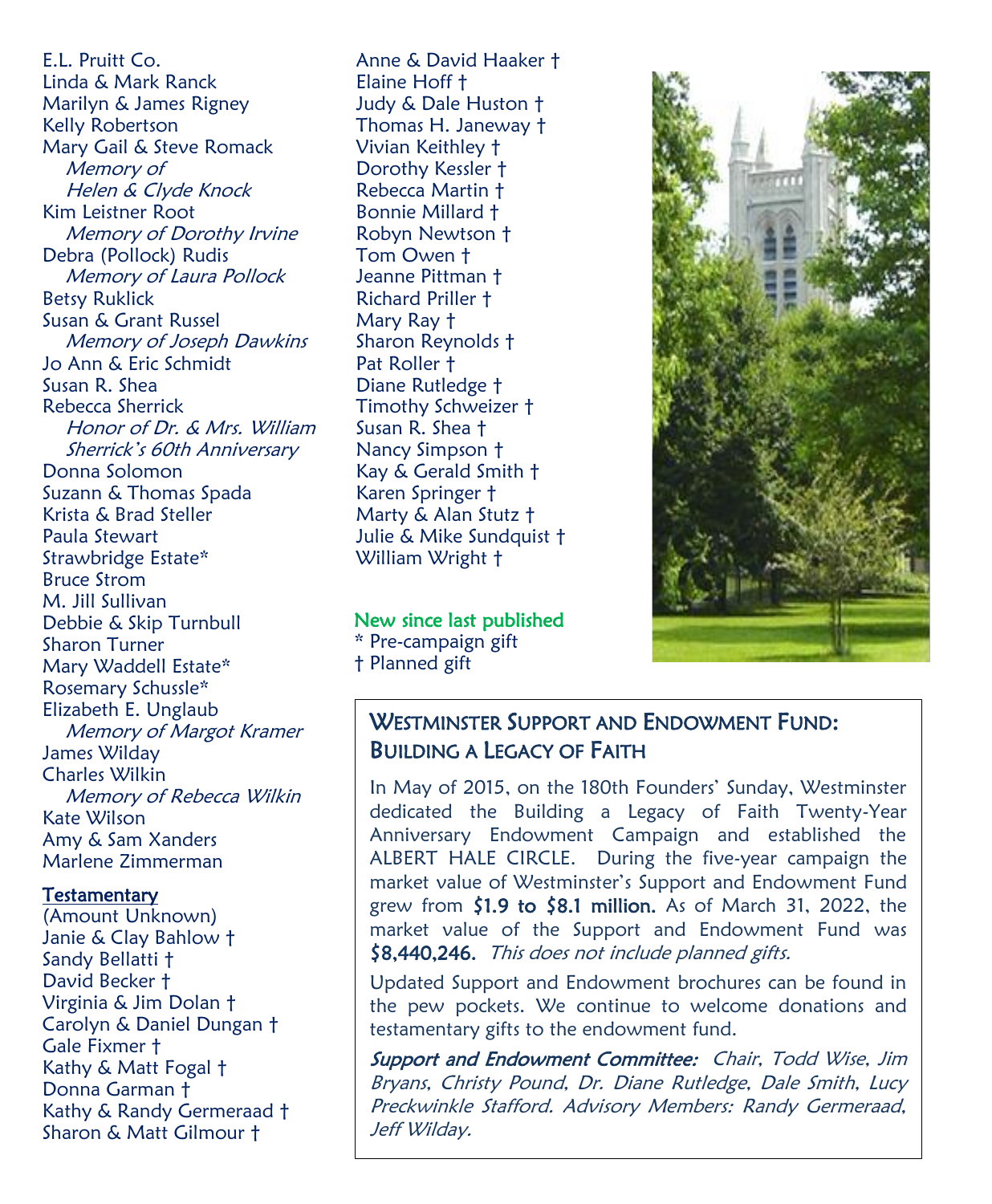# FOUNDERS' DAY PICNIC RECEPTION

 Join us following worship in Parish Hall as we celebrate the Westminster Cooperative Preschool's 50<sup>th</sup> Anniversary

The gathering will include:

 Picnic-style lunch Table decorations prepared by WCP students.

 PowerPoint Photo Presentation Prepared by father of Sadie and Junie, Dr. Aaron Berkowitz.

 Memorabilia Tables Prepared by Archivists Sue Cull and Carol Bloemer.

 Earth Care Planting Activity Prepared by Susan Shaw and Lynn McMenamin of Earth Care Team.

# Brief History of Westminster Cooperative Preschool

 At the September 8, 1971 Session meeting, it was reported that the cooperative nursery school would begin Monday, September 13, 1971 with 29 students enrolled. The tuition for 3 y/o's was \$15 and 4 y/o's heart of the initiative by the steering committee. Although not religious in nature, being based in a church was important to the vision. The first three presidents of the board were Sue Bingaham, Sue Cull, and Carole Kennerly. Dick Cordier designed and organized the parents to build the first outside playground \$20 per month. The philosophy of parent involvement in a cooperative endeavor to learning was at the equipment. The sand and water box continues to be a beloved tradition for our students today.

# the control of the serving over these fifty years are **Joan Linnartz, Clara Copeland, Janice Cook, Cindy Clark, "**<br>Teachers serving over these fifty years are **Joan Linnartz, Clara Copeland, Janice Cook, Cindy Clark,**  Jane Suter, Gina Solomon, Beth Waldman, Noel Scott, Kari Soria, Emily Rowley, Amy Bonansinga, and Kacey Belitsos.

 The NAEYC (National Association for the Education of Young Children) accreditation began during Beth Springfield community. We are grateful for the children within our congregation and community whose start in life has been and continues to be enriched by Westminster Cooperative Preschool. Waldman's tenure and reflects the excellence of our preschool which is respected throughout the

All WCP alums and parents are invited to join us as we celebrate the 50<sup>th</sup> Anniversary of the Westminster Cooperative Preschool, recognize the vision of those who created our preschool, and honor the teachers who have served through the years.

 Caitlin McDonald, Secretary: Jessica Knight-Carnes, Financial Officer: Chelsy Buffat, Special Events: Erika Chiaro & Meghan McVicker-Waters, Fundraising: Chris & Gemma Long, Health Safety Team: Meleah 2021-2022 Preschool Board Members: Chair: Amanda Elliott, Vice Chair: Anne Nation, Membership: Berkowitz, the Rev. Christian K. Choi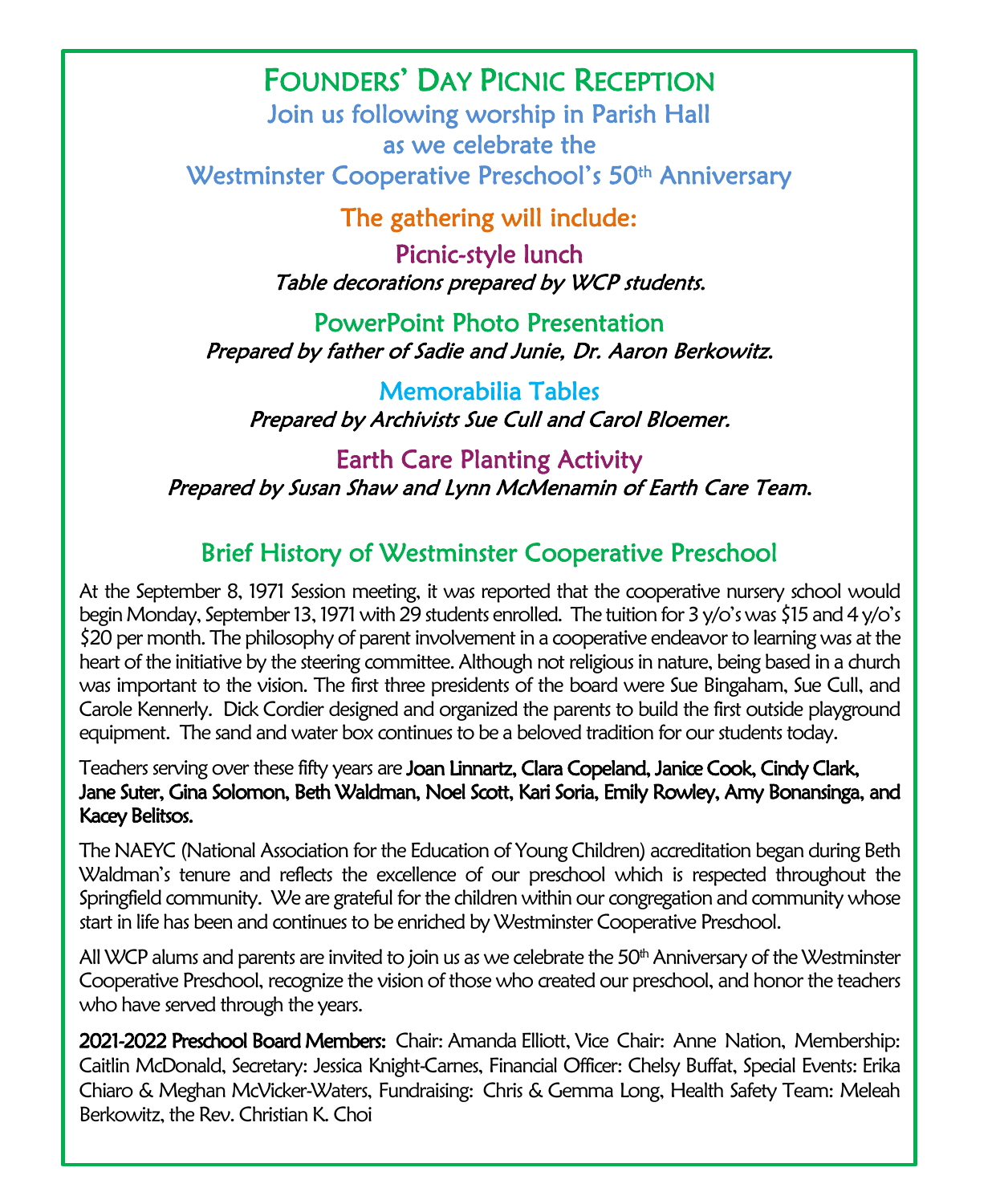#### ANNOUNCEMENTS

WELCOME TO OUR VISITORS. Information about who we are can be found on our website at [www.wpcspi.org.](http://www.wpcspi.org/) Please complete the Ministry of Friendship folder located on the end of each pew. If you are interested in joining Westminster, you are invited to speak to one of our pastors.



2022 STEADFAST NEIGHBOR MISSION NEIGHBORHOOD SERVICE WEEK **JUNE 27-JULY 1** – If you would like to participate in the service week, please sign up in the West Narthex today or on SignUpGenius found on the home page of the website. Indicate your name, email address, and days you are available to work. Site visits by members of the Mission Task Force have been made and we are excited to have over 20 service projects to address during the week of June 27 and July 1. Also, please mark your calendar for the Team Building meeting on Tuesday, June 14 at 5:30 p.m. in Parish Hall.

PW SPONSORS BLANKETS+ PW and Springfield's Church Women United sponsor Blankets+ (formerly Blanket Sunday) during May. Church World Services provides blankets, tents, and food in the wake of a disaster; tools and seeds for refugees returning home; wells for families in drought prone areas and gardens; literacy training and microcredit for women. The drive has currently raised  $\frac{5445}{100}$ . Make checks payable to Westminster (memo: Blankets+), donate on our website, or text GIVE2WPC to 73256.



PHOTO SESSIONS FOR WESTMINSTER'S NEW DIRECTORY are May 24 and 25. A few appointments are still available, so please contact the church office to make an appointment or see our website to signup online.

KNIT 2 PURL 4 MISSION AND FELLOWSHIP will meet on Tuesday, May 24 at 1:00 p.m. in the conference room.

HUNGER ACTION TEAM meets on Tuesday, May 24 at 5:00 p.m. in the Third Floor Classroom. Josh Sabo, Executive Director of the Heartland Continuum of Care, will update us on the Strategic Plan addressing homelessness in Springfield. Interested members are welcome to join us in the Second Floor Classroom. Jeanne VanGieson is the new chair of the Hunger Action Team.

APOSTLES READ LIBRARY BOOK GROUP will meet Tuesday, May 24. 6:00 – 7:00 p.m. in the Ziegler Library. The May book is *The Day Lincoln Lost* by Charles Rosenberg New members are always welcome! Led by Dr. Aaron Berkowitz.

**MEMORIAL DAY** is approaching, and we wish to honor all our members who have served in the military. If you are not on our military plaque, please submit your years of military service, branch and rank to Jennie Alt at [jalt@wpcspi.org.](mailto:jalt@wpcspi.org)

WESTMINSTER'S MEMORIAL GARDEN will be highlighted next Sunday, May 28, as we celebrate Memorial Day weekend. Also, check out the Military Plaque in the East Narthex, which includes both members who have served in the military and those who have died serving our country.

RUTH AND NAOMI CIRCLE meets Wednesday, June 1 at 7:00 p.m. at the home of Christy Pound (100 Pinehurst Dr., 62704). We will discuss Lesson Nine / Scripture: Matthew 1. RSVP directly to Christy at 217-971-3082.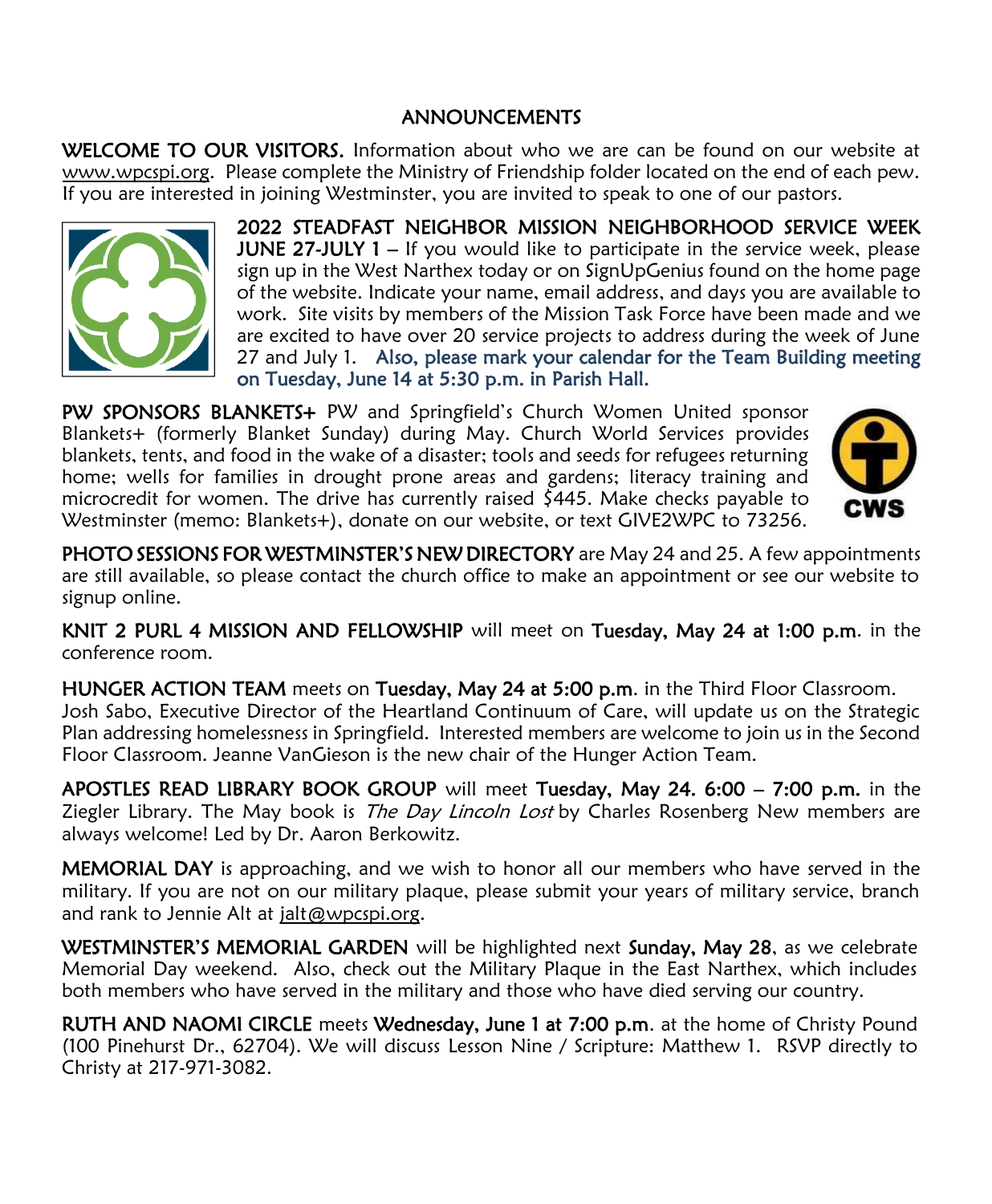BACCALAUREATE SUNDAY is June 5. All Westminster graduates (high school, college, and graduate school) will be listed in the June 5 bulletin and the June Reporter. Please contact Jennie Alt as soon as possible via email [\(jalt@wpcspi.org\)](mailto:jalt@wpcspi.org) with information or fill out the web form on the church website.



**SUMMER SUNDAY SCHOOL** begins on May 29! Children preschool age thru those finishing second grade will gather in the Third Floor Chapel to learn about the Parable using the Young Children and Worship curriculum and materials. Children finishing third grade and older will remain in worship for the summer. If you are interested in teaching contact Karen at [ksherrick@wpcspi.org](mailto:ksherrick@wpcspi.org) or check available dates at [https://bit.ly/3vhRvGr.](https://bit.ly/3vhRvGr)



VACATION BIBLE SCHOOL - This summer, June 13-17, 9:15 a.m. to noon all children age 3 through grade 5 will gather to experience God's love while exploring scriptures that refer particularly to God's use of water as an agent of creation, salvation, healing, blessing, and health. We will learn about the way in which access to water effects the everyday lives of children in other parts of the world, and some suggestions about ways we can help. Contact Karen Sherrick at ksherrick@wpcspi.org if you would like to join our team of VBS Ministry Partners. Register your children here:<https://bit.ly/3KgF8yD>

MANDATORY YOUTH SUMMER MISSION TRIP MEETING - Youth Summer Mission Team will gather on Sunday, June 12 to finalize our plans. Every participant will need to bring all the paperwork and fees related to this mission trip.Our home camp will be the First Presbyterian Church of Madisonville, KY, and we look forward to visiting the PCUSA national office and Louisville Slugger Museum in Louisville as well as other historical places for women's rights/suffrage and maybe even Abraham Lincoln Birthplace National Historical Park! Current 8<sup>th</sup> grade, high school youth, and college young adults are invited to join this summer's mission trip! For more information, visit [www.wpcspi.org/2022mission.](http://www.wpcspi.org/2022mission)

THE CAR WASH/BAKE SALE FUNDRAISER is Sunday, June 20 9:30 a.m. – 11:30 a.m. All Mission participants will arrive at church at 9:30 a.m. in previous years' mission T-shirts. Bring a bucket for the Car Wash and baked goods for the Bake Sale! Cars will be washed in our new parking lot, so bring all the family cars along!

#### CONSIDER YOURSELF PART OF THE FAMILY ALL-CHURCH COOKOUT ON FRIDAY, JUNE 17

The Eighth Annual All-Church Cookout to welcome new members and recognize milestone members will be Friday, June 17, 6:00 p.m. at the Kieffers'. Mark your calendar and plan to attend this festive evening hosted by the Membership Committee. The congregation is invited!

Please RSVP soon (online or Sunday mornings) and let us know whether you will bring a salad, side dish, or dessert. New and milestone members will be our guests. The evening will include a sing-along and boat rides.